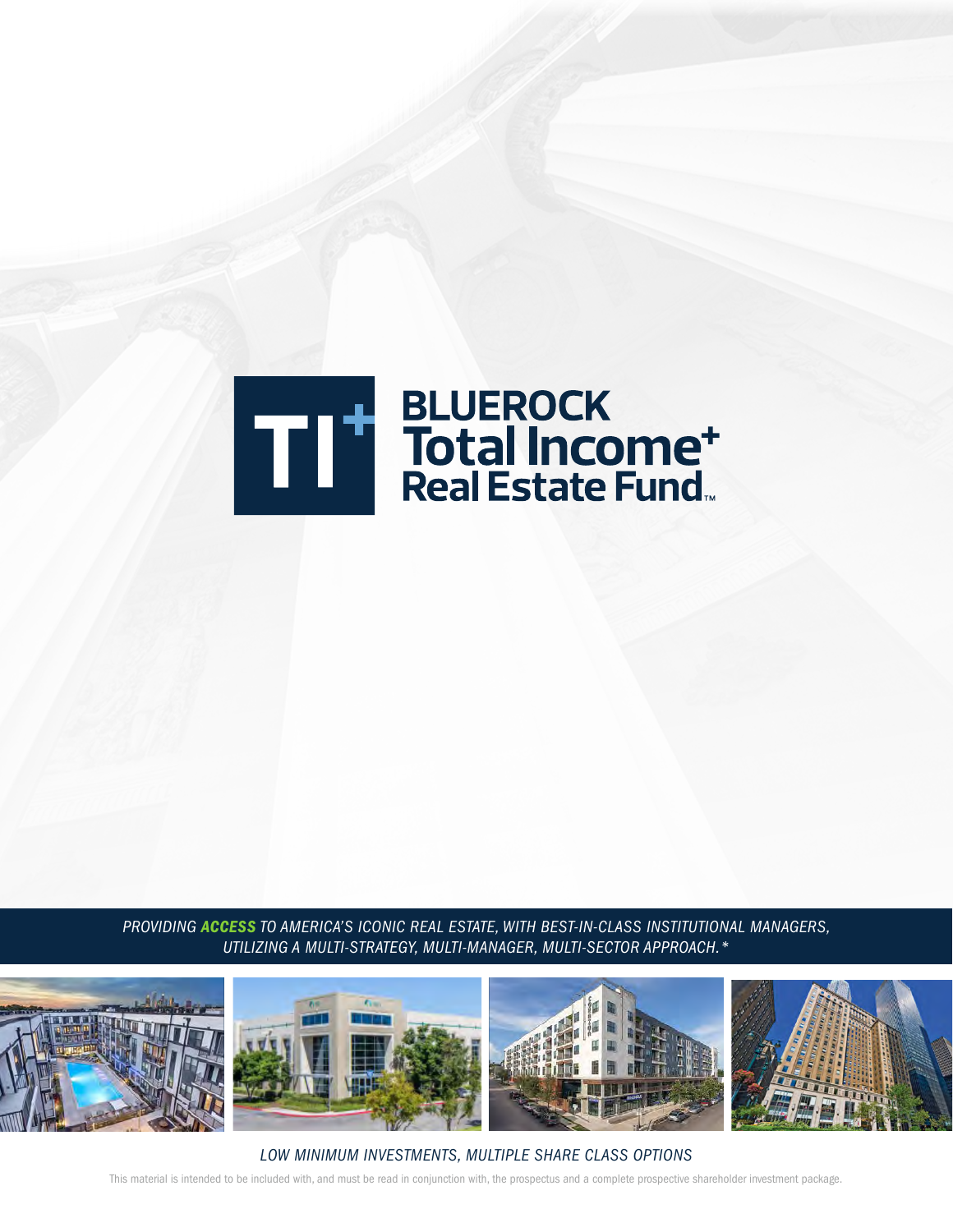## Challenges of Fixed Income Investments: Low Yields, High Market Drawdowns

#### Two key trends are challenging income investors:

- 1. Yields have continued to fall to below their 10-year historical averages.
- 2. Drawdown risk increases substantially as investors seek meaningful yields.



### Challenges of Equity Investments: High Market Drawdowns



Stocks declined 16% on average annually over the last 20 years.

<sup>1</sup> Source: Morningstar Direct, Standard & Poors, Yahoo Finance, Federal Reserve Economic Data.

2 Source: Morningstar Direct, S&P 500 maximum drawdowns by year.

There are limitations when comparing the Bluerock Total Income+ Real Estate Fund to Stock, Bond, and Public Real Estate indices. Many open-end funds which track these indices offer daily liquidity, while closed-end interval funds offer liquidity only on a periodic basis. Deteriorating general market conditions will reduce the value of stock securities. When interest rates rise, the value of bond securities tends to fall. Real estate securities may decline because of adverse developments affecting the real estate industry and real property values. You cannot invest directly in an index and unmanaged indices do not reflect fees, expenses or sales charges. Please see definitions for a description of the risks and comparisons of the investment indexes selected.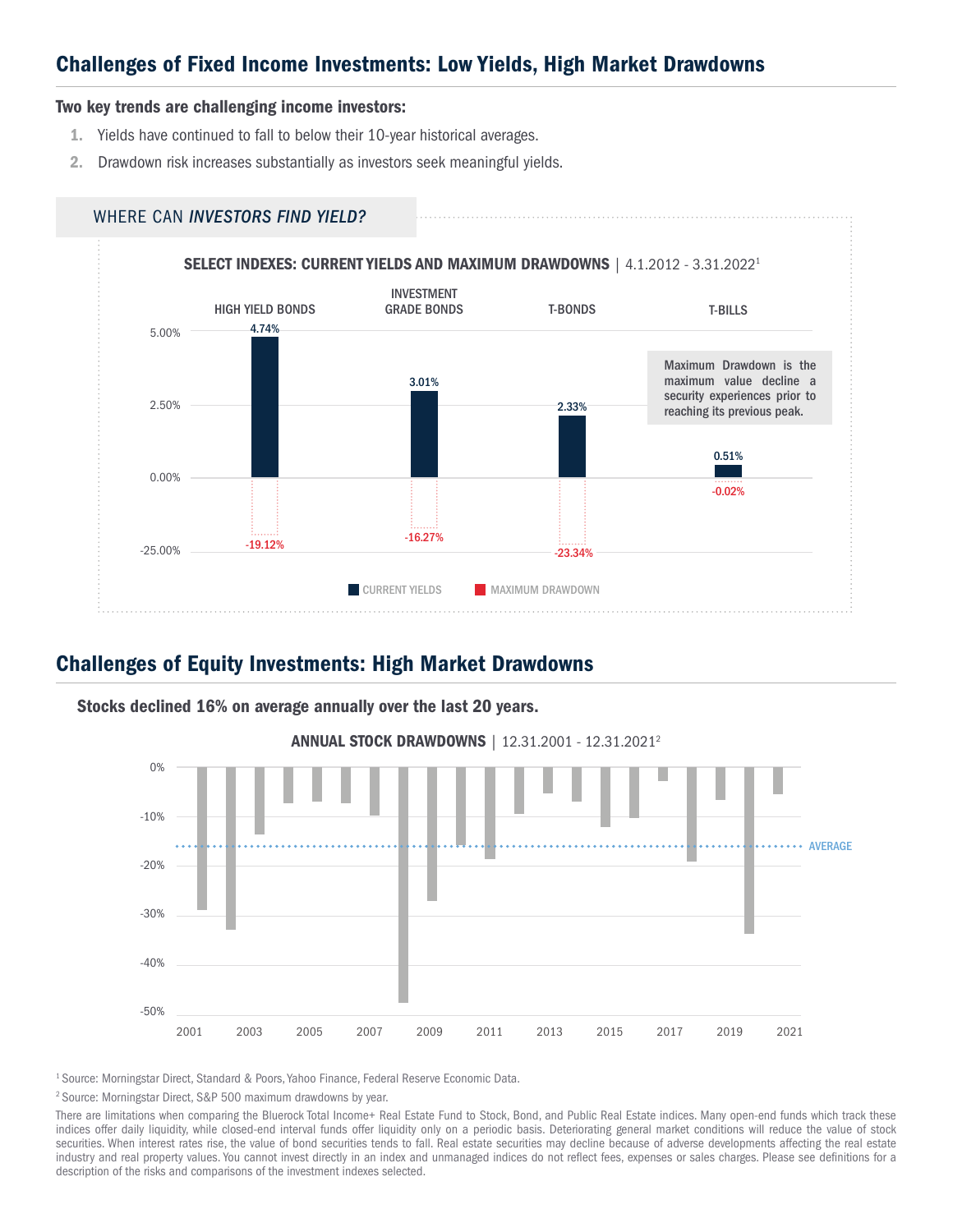## Real Estate: An Important Diversifying Portfolio Component

#### Real Estate has Historically Provided:

- $\blacksquare$  Higher income than bonds;
- Tax advantages;
- **Lower volatility to the broader markets;**
- Capital appreciation; and
- $\blacksquare$  Characteristics of both fixed income investments (bonds) and equities (stocks).<sup>3</sup>

#### CONSTRUCTING A DIVERSIFIED PORTFOLIO



## Real Estate has Historically Increased Returns/Reduced Risk when Added to a Traditional Portfolio

For the trailing 20 years through Q1 2022, a 20% institutional real estate allocation would have increased returns on a traditional 60/40 stock/bond portfolio by approximately 6.5% and reduced volatility by approximately 16%.3



The above graphic is intended for illustrative purposes only to show potential benefits of real estate with in a diversified portfolio. This should not be considered a recommendation of any product or strategy or investment advice.

3 Source: Morningstar Direct, quarterly data. Real Estate: NPI, Stocks: S&P 500, Bonds: Bloomberg Barclays U.S. Aggregate Bond Index, 4.1.2002-3.31.2022.

4 Volatility as measured by standard deviation.

There are limitations when comparing the Bluerock Total Income+ Real Estate Fund to Stock, Bond, and Public Real Estate indices. Many open-end funds which track these indices offer daily liquidity, while closed-end interval funds offer liquidity only on a periodic basis. Deteriorating general market conditions will reduce the value of stock securities. When interest rates rise, the value of bond securities tends to fall. Real estate securities may decline because of adverse developments affecting the real estate industry and real property values. You cannot invest directly in an index and unmanaged indices do not reflect fees, expenses or sales charges. Please see definitions for a description of the risks and comparisons of the investment indexes selected.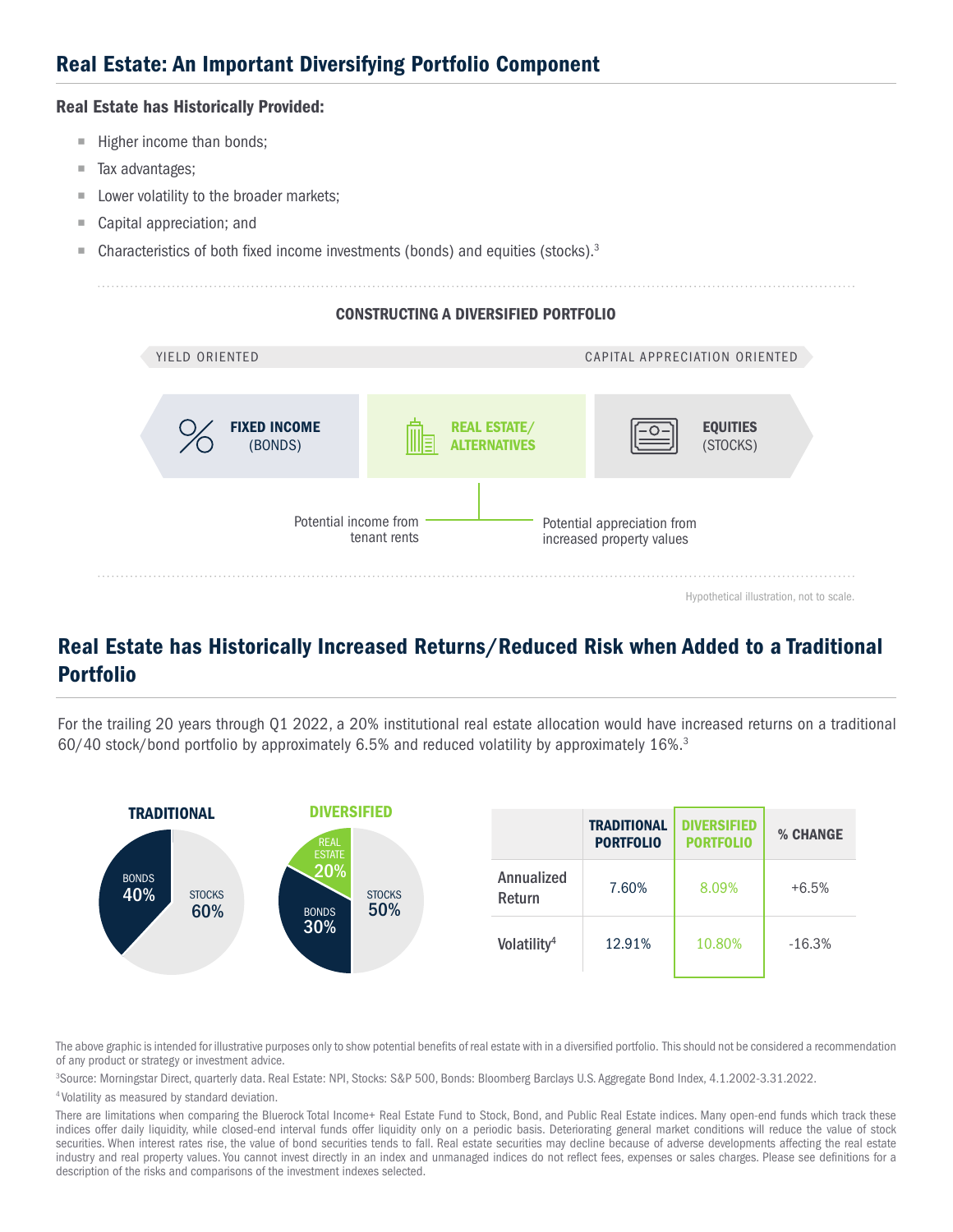44+ YEAR TRACK RECORD | 10,000+ PROPERTIES | \$900 BILLION MARKET VALUE

## Capital Appreciation



NPI HYPOTHETICAL HISTORICAL GROWTH OF \$10,000 | 12.31.1977 - 3.31.2022

### Best-in-Class Institutionally Managed Real Estate\*

HISTORICAL *6.8% AVERAGE ANNUAL INCOME RETURN*

40 OF 44 POSITIVE RETURN YEARS *(90%+ POSITIVE YEARS)*

### Attractive Income/Low Drawdowns



ANNUAL TOTAL RETURN AND INCOME RETURN | 01.01.1978 - 12.31.2021

\*The term 'best-in-class' refers to Institutional Investment Funds the Advisor has identified as offering above average prospects using information provided by Mercer Investment Management and its proprietary screening process. Mercer Investments Management's screening process applies multiple factors including quantitative and qualitative assessment of the management team and track record and is not generally available to the individual investor through financial filings or published reports

Source: U.S. institutional private equity real estate as measured by the National Council of Real Estate Investment Fiduciaries Property Index (NPI). You can not invest in an index. Index data does not reflect the deduction of fees and other expenses which would reduce returns. Past performance is not a guarantee of future returns.

For current fund performance please visit bluerockfunds.com/performance. Past performance is not a guarantee of future returns.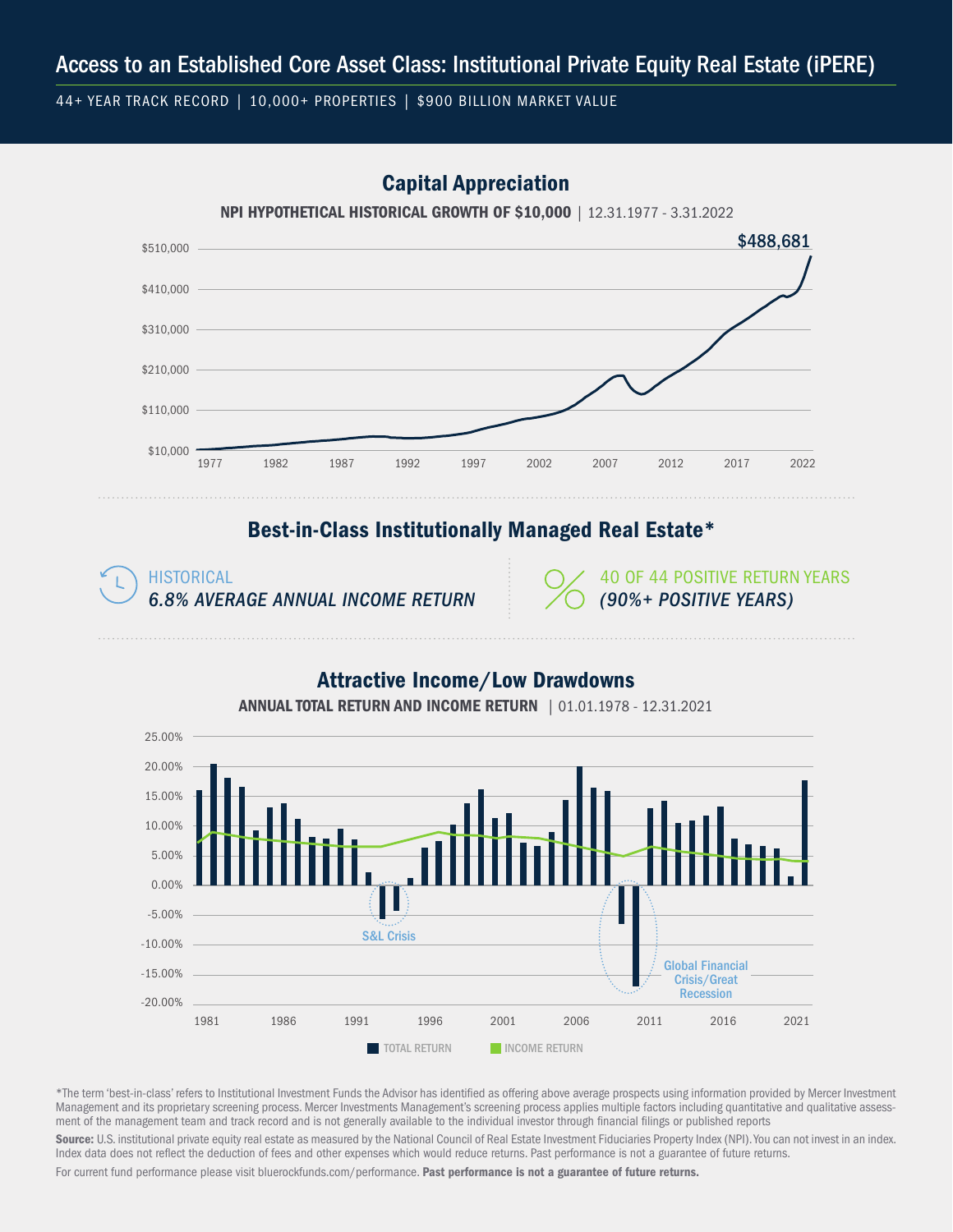44+ YEAR TRACK RECORD | 10,000+ PROPERTIES | \$900 BILLION MARKET VALUE

### Historically High Risk-Adjusted Returns vs. Broad Market Indexes

PERIODS ENDING | 3.31.2022



| 5 YEAR        |                     |                           |                     |  |  |
|---------------|---------------------|---------------------------|---------------------|--|--|
|               | <b>Total Return</b> | <b>Standard Deviation</b> | <b>Sharpe Ratio</b> |  |  |
| <b>Stocks</b> | 15.99%              | 18.10%                    | 0.81                |  |  |
| <b>Bonds</b>  | 2.14%               | 4.45%                     | 0.23                |  |  |
| <b>REITS</b>  | 9.65%               | 19.95%                    | 0.42                |  |  |
| <b>iPERE</b>  | 8.55%               | 3.43%                     | 2.15                |  |  |

| <b>10 YEAR</b> |                     |                           |                     |  |  |
|----------------|---------------------|---------------------------|---------------------|--|--|
|                | <b>Total Return</b> | <b>Standard Deviation</b> | <b>Sharpe Ratio</b> |  |  |
| Stocks         | 14.64%              | 13.90%                    | 1.00                |  |  |
| <b>Bonds</b>   | 2.24%               | 3.81%                     | 0.42                |  |  |
| <b>REITS</b>   | 9.74%               | 16.04%                    | 0.56                |  |  |
| <b>IPERE</b>   | 9.61%               | 2.55%                     | 3.51                |  |  |

| <b>20 YEAR</b> |                     |                           |                     |  |  |
|----------------|---------------------|---------------------------|---------------------|--|--|
|                | <b>Total Return</b> | <b>Standard Deviation</b> | <b>Sharpe Ratio</b> |  |  |
| <b>Stocks</b>  | 9.25%               | 16.47%                    | 0.48                |  |  |
| <b>Bonds</b>   | 4.00%               | 3.76%                     | 0.73                |  |  |
| <b>REITS</b>   | 10.07%              | 22.24%                    | 0.39                |  |  |
| <b>IPERE</b>   | 8.89%               | 4.80%                     | 1.57                |  |  |

## Real Estate Outperforms in Inflationary Environments





Source: NCREIF, Bureau of Labor Statistics, Bluerock. Morningstar Direct from 4.01.2002-3.31.2022 periods ending March 31, 2022 | Stocks: S&P 500 | Bonds: Bloomberg U.S. Aggregate Bond Index | REITs: MSCI U.S. REIT Index | iPERE (Institutional Private Equity Real Estate) total return from the National Council of Real Estate Investment Fiduciaries Property Index (NPI). Asset returns are shown for informational purposes only. Comparison excludes one year period as there are insufficient data points to calculate quarterly standard deviation. You can not invest in an index.

Source: NCREIF, Bureau of Labor Statistics, Bluerock. Quarters where trailing 12 month inflation (represented by CPI) was greater than 4% were identified as "inflationary quarters" and sets of 3 or more inflationary quarters were included in the analysis. Private real estate performance represented by the NCREIF Property Index (NPI). Inflationary periods longer than 12 months were annualized (Q4 78-Q4 82 and Q3 88-Q2 91).

Consumer Price Index (CPI) is a measure of the average change over time in the prices paid by urban consumers for a market basket of consumer goods and services.

Total Return is computed by adding the Income Return and the Capital Value Return. An NPI quarter-to-quarter return provides an estimate of the quarterly Internal Rate of Return (IRR) as if a property was purchased at the beginning of the quarter and sold at the end of the quarter with the investor receiving all net cash flow (NOI-Cap X) during the quarter. The NPI rate of return formula assumes: NOI is received at the end of each month during the quarter and capital expenditures occur at mid-quarter, partial sales occur at mid-quarter. A partial sale is the sale of a portion of the property such as excess land.

For current fund performance please visit bluerockfunds.com/performance. Past performance is not a guarantee of future returns.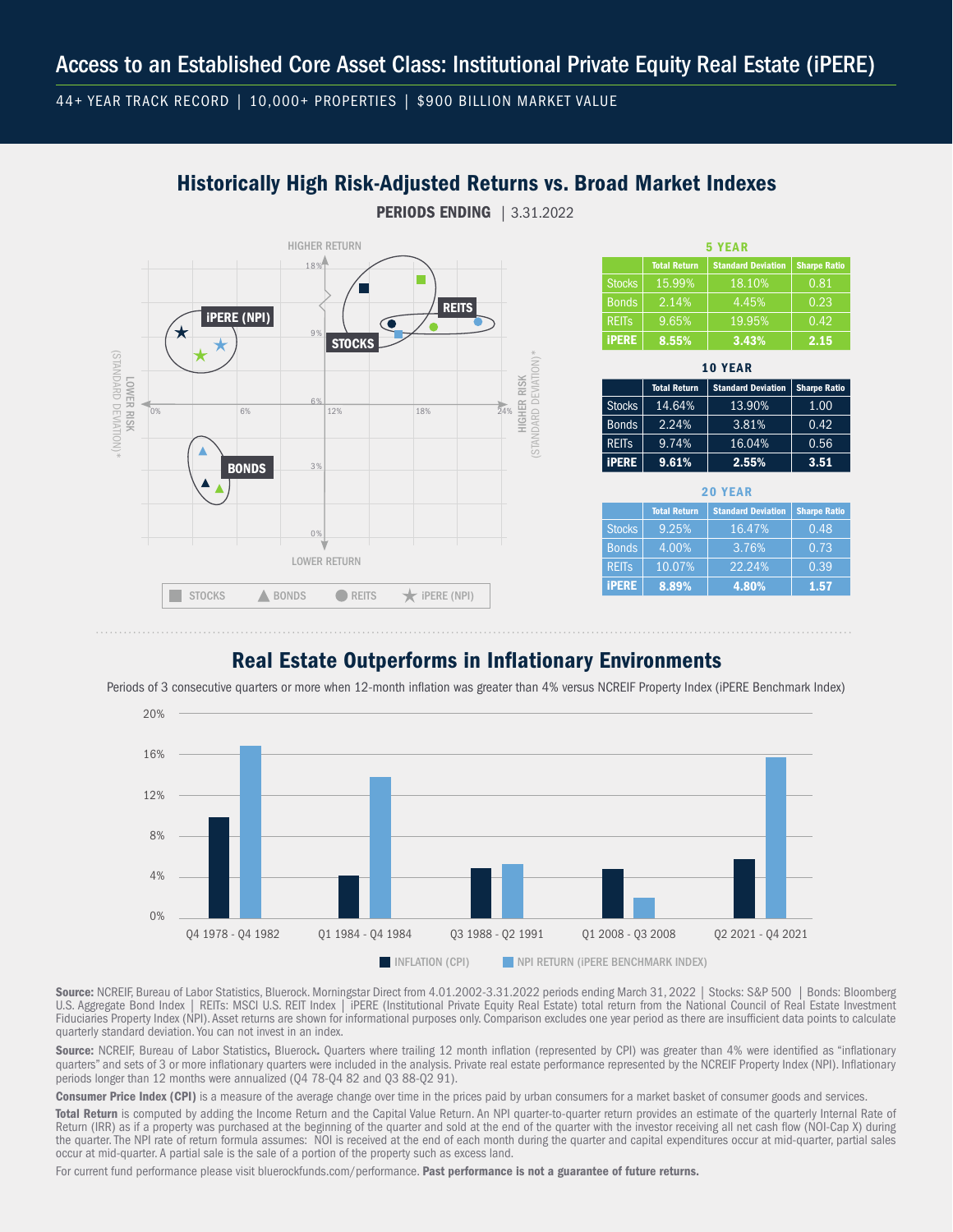## Bluerock Total Income+ Real Estate Fund

The Bluerock Total Income+ Real Estate Fund ("TI+" or "Fund") is a public, closed-end interval fund that invests in a strategic combination of "best-in-class" institutional private real estate securities and public real estate securities.\*

#### Formed in 2012, TI+ seeks to provide shareholders with the following:

- + 5.25% annual distribution rate; historically 63% tax deferred\*\*
- + Capital appreciation and diversification
- + Lower correlation and volatility to the broader markets
- + Access to best-in-class institutional managers\*
- + Daily pricing at Net Asset Value (NAV)
- $+$  Quarterly liquidity<sup>6</sup>

#### A SINGLE INVESTMENT *PROVIDES ACCESS TO:*



\*\* The Fund's distribution policy is to make quarterly distributions to shareholders. The level of quarterly distributions (including any return of capital) is not fixed. However, this distribution policy is subject to change. The Fund's distribution amounts were calculated based on the ordinary income received from the underlying investments, including short-term capital gains realized from the disposition of such investments. Shareholders should not assume that the source of a distribution from the Fund is net profit. All or a portion of the distributions consist of a return of capital based on the character of the distributions received from the underlying holdings, primarily Real Estate Investment Trusts. The final determination of the source and tax characteristics of all distributions will be made after the end of the year. Shareholders should note that return of capital will reduce the tax basis of their shares and potentially increase the taxable gain, if any, upon disposition of their shares. There is no assurance that the Company will continue to declare distributions or that they will continue at these rate. 63% is the simple average of the calendar year return of capital portion of distributions from 01.01.2013-12.31.2021. This portion is "tax deferred" in that taxes are paid when shares of the Fund are sold.

<sup>6</sup> Liquidity provided through quarterly repurchase offers for no less than 5% of the Fund's shares at net asset value. There is no guarantee that an investor will be able to sell all shares in the repurchase offer. An investment in the Fund is suitable only for investors who can bear the risks associated with the limited liquidity of the shares and should be viewed as a long-term investment. Before making your investment decision, you should (i) consider the suitability of this investment with respect to your investment objectives and personal financial situation and (ii) consider factors such as your personal net worth, income, age, risk tolerance and liquidity needs. The organizations referenced above are not associated with or invested in Bluerock or the Bluerock Total Income+ Real Estate Fund. The list includes a sampling of organizations that held investments in at least two of the underlying portfolio holdings as of the date published. A complete list is available upon request. These organization's investment holdings are subject to change at any time.

<sup>7</sup>The chart represents the expected allocation between Public and Private investments under normal market conditions. However this is shown for illustrative purposes only and may not reflect the Fund's actual allocation. Portfolio holdings are subject to change and should not be considered investment advice.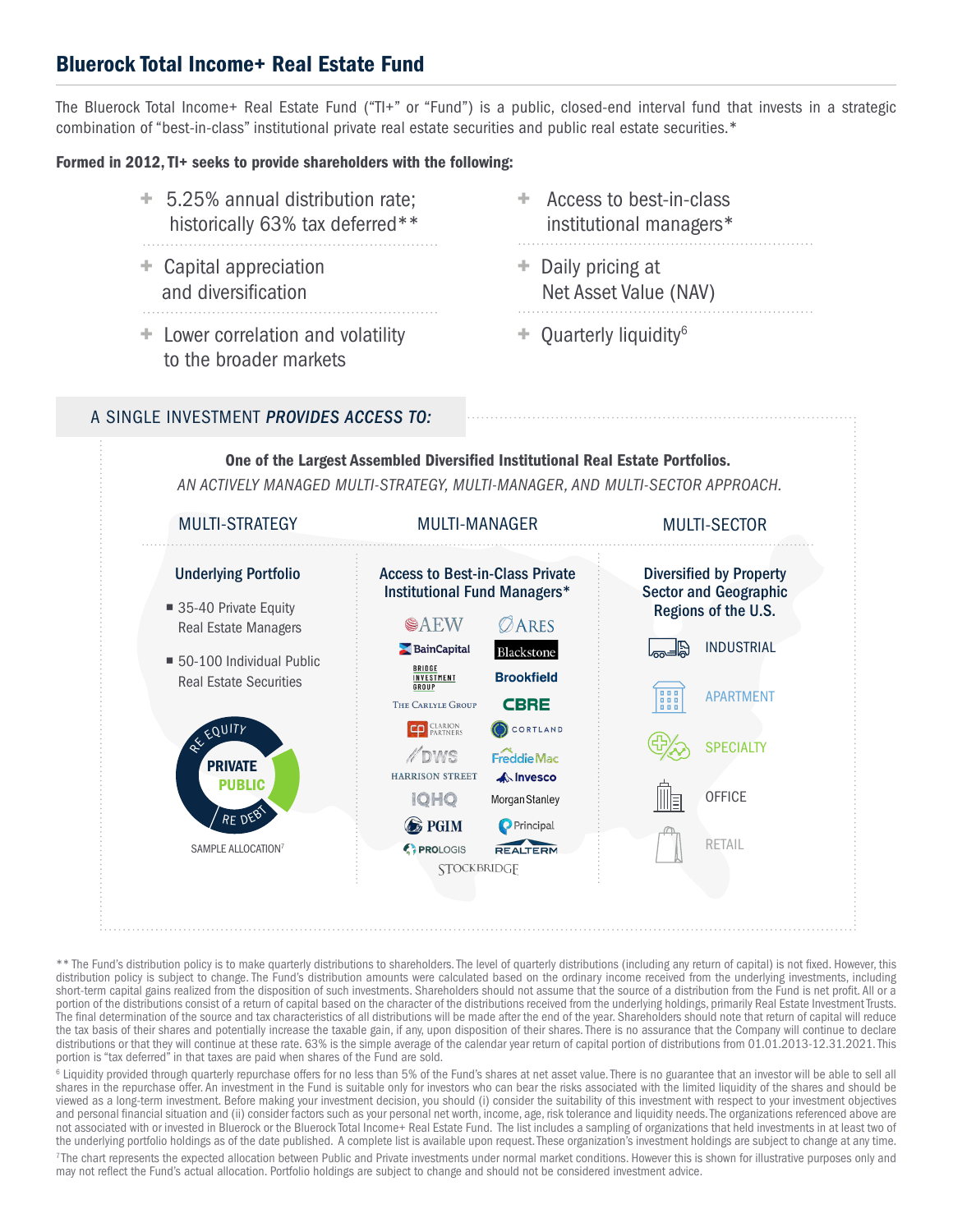## Institutional Advisor and Sub-Advisors: Portfolio Construction

Bluerock Fund Advisor has engaged two of the industry's most respected investment advisors - Mercer Investment Management, Inc. and DWS (formerly Deutsche Asset Management) to advise on the private equity and public securities investments of the Fund.



## A Co-Investment Alongside Some of the Nation's Largest Pension Funds

The Fund's underlying private investments allow shareholders to invest in some of the nation's most prestigious properties directly alongside some of the nation's largest public pension and retirement plans. Below is just a sample of the Institutional Investors of the Underlying Holdings.

- Allstate Investment Management
- **Blue Cross & Blue Shield Association**
- California State Teachers' Retirement System (CalSTRS)
- Ford Pension Fund (US)
- General Electric Pension Trust
- Indiana Public Retirement System
- New York State Teachers' Retirement System
- Ohio Police & Fire Pension Fund
- Oregon State University Foundation
- Teacher Retirement System of Texas
- Texas Municipal Retirement System

Mercer Real Estate Strategies: Mercer Investment Management's real estate strategies and rankings maintained in their proprietary Global Investment Manager Database (GIMD). Strategies include all worldwide public and private, equity and debt, core, core plus, value-add, opportunistic, private and public securities and fund of funds that contain real estate-related strategies as part of the investment offerings.

<sup>8</sup> The select private and public investments listed herein represent a portion of the TI+ Fund investments as of 3.31.2022. "A" rating: a proprietary Mercer Investment Management rating indicating that strategies have "above average" prospects of outperformance based on the following four criteria: idea generation, portfolio construction, implementation, and business management. "B+" rating: a proprietary Mercer Investment Management rating indicating that strategies have "average" prospects of outperformance based on the following four criteria: idea generation, portfolio construction, implementation, and business management.

Data presented regarding the Fund Advisor, Sub-Advisors and underlying portfolio is current as of 3.31.2022. This is an actively managed portfolio. There is no guarantee that any investment (or this investment) will achieve its objectives, goals, generate positive returns, or avoid losses.

For a detailed list of current holdings, please visit bluerockfunds.com/investment-holdings.